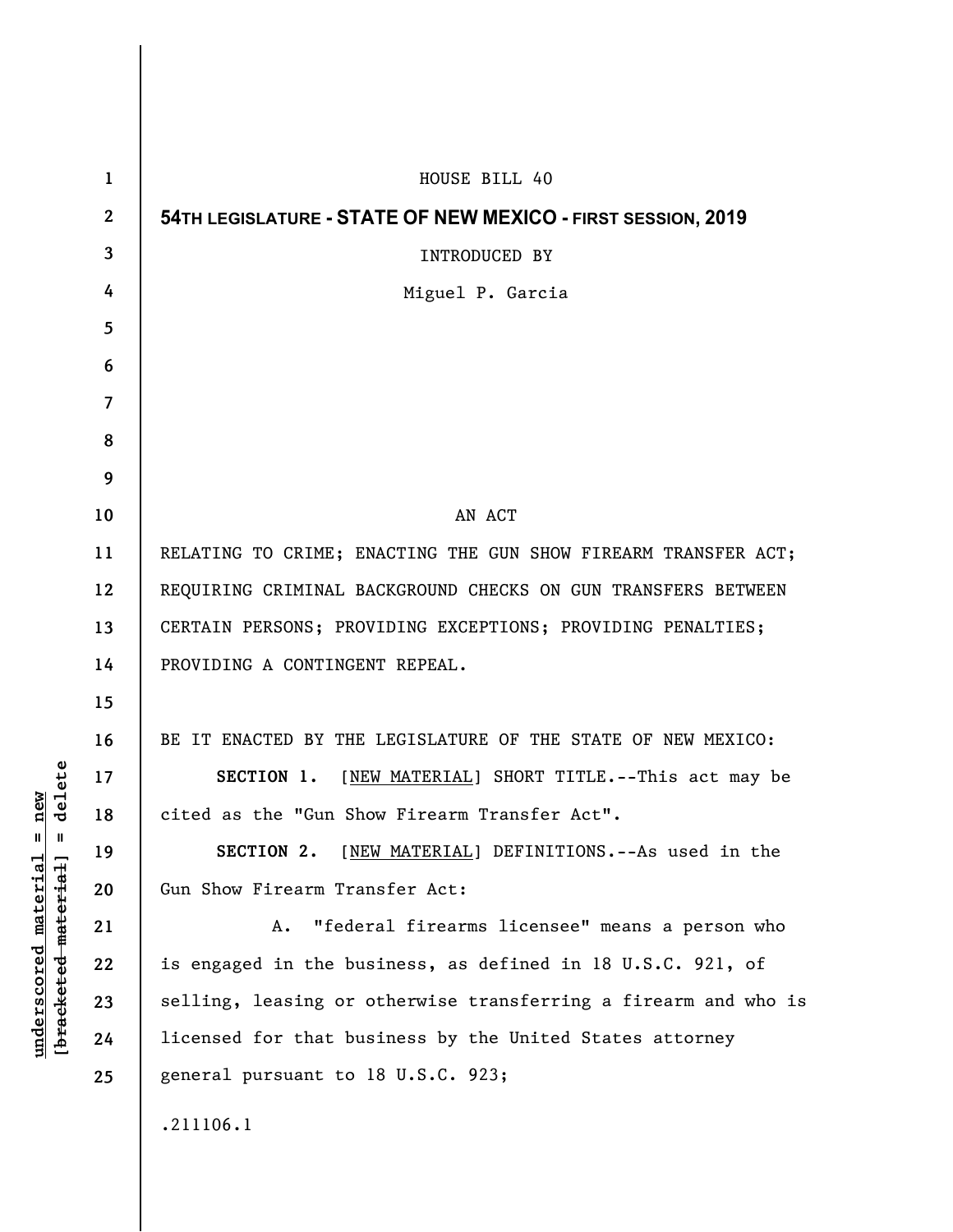**1 2 3 4 5 6 7 8 9 10 11 12 13 14 15 16 17 18 19 20 21 22 23 24 25**  B. "firearm" means a weapon that will or is designed to or may readily be converted to expel a projectile by the action of an explosive; the frame or receiver of any such weapon; or a firearm muffler or firearm silencer. "Firearm" includes a handgun, rifle or shotgun; C. "gun show" means an event at which more than twenty-five firearms are on site and available for transfer; and D. "transfer" means the sale, lease, delivery or other passing of possession or control of a firearm. "Transfer" does not include the temporary conveyance of a firearm to a potential transferee for the limited purpose of inspection of the firearm when the firearm vendor is present during the inspection. **SECTION 3.** [NEW MATERIAL] GUN SHOW TRANSFER--BACKGROUND CHECK--NOTICE.-- A. A vendor at a gun show, who is not a federal firearms licensee, shall not transfer or attempt to transfer a firearm to another person who is not a federal firearms licensee or the holder of a current and valid concealed handgun license issued or recognized by the department of public safety pursuant to the Concealed Handgun Carry Act unless the transfer is conducted through the services of a federal firearms licensee. The federal firearms licensee shall conduct the federal firearm transfer background check required by federal .211106.1

 $- 2 -$ 

 $b$ racketed material] = delete **[bracketed material] = delete**  $underscored material = new$ **underscored material = new**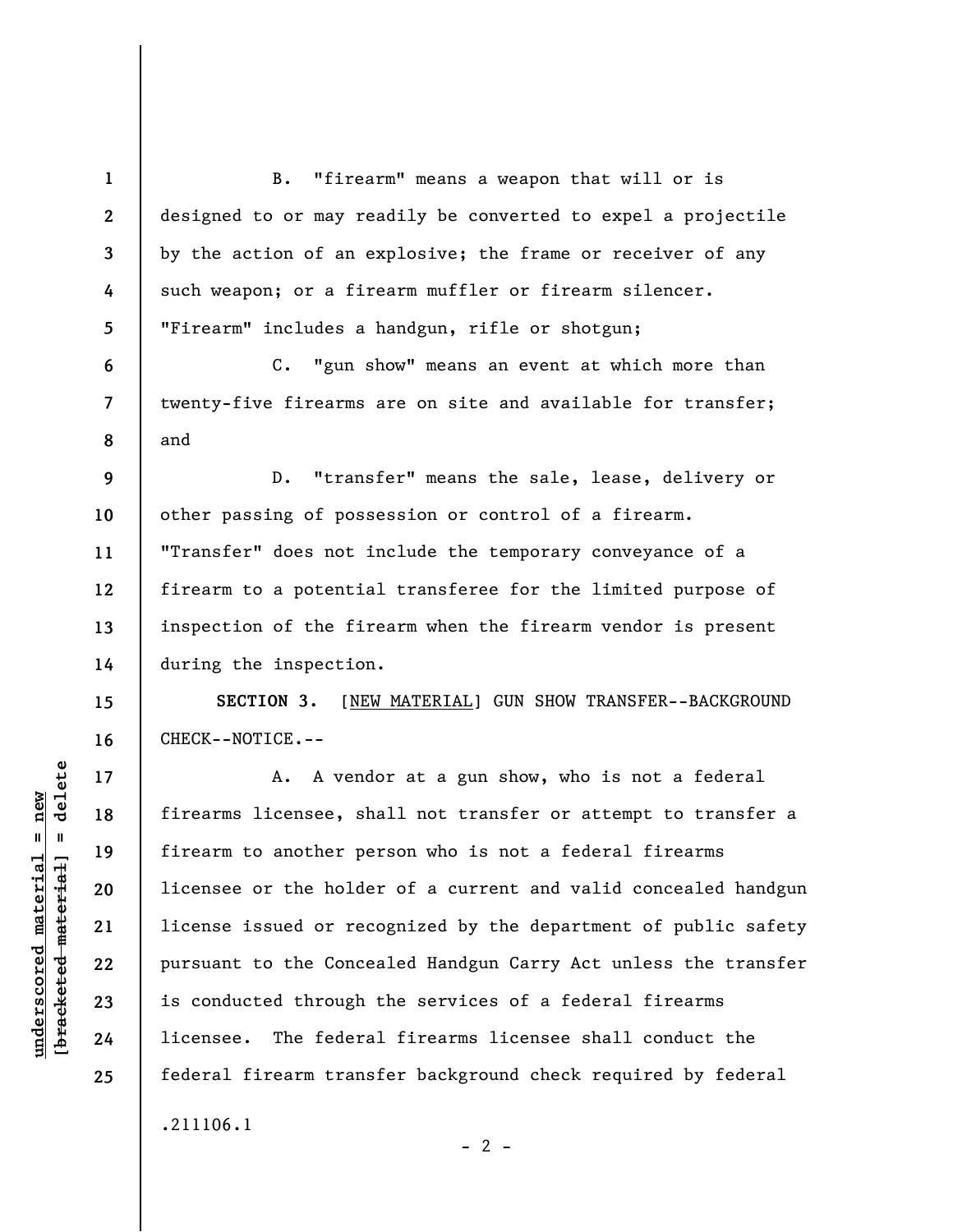**1 2** 

**4** 

**5** 

**6** 

**7** 

**11** 

**12** 

**13** 

**14** 

**15** 

**16** 

**17** 

**18** 

**19** 

**20** 

**21** 

**22** 

**23** 

**24** 

**25** 

law and complete the paperwork required for that check.

**3**  B. If the background check conducted pursuant to Subsection A of this section reveals that the potential transferee is prohibited from receiving a firearm, the federal firearms licensee shall inform the vendor and the potential transferee of that fact and the transfer shall not take place. The firearm shall be returned to the vendor.

**8 9 10**  C. The person responsible for organizing or promoting a gun show, as reflected on promotional material or advertising for the gun show, shall:

(1) arrange for one or more federal firearms licensees to be on the premises of the gun show to obtain the background checks required by this section. The arrangement may include a fee, not to exceed twenty-five dollars (\$25.00) per transfer, for a licensee's service; and

(2) prominently display at the immediate entrance to the gun show venue and within that venue signs providing notice to gun show participants of the background check requirements of this section and the fee to be charged, if any.

**SECTION 4.** [NEW MATERIAL] EXCEPTION FROM BACKGROUND CHECK REQUIREMENT.--The provisions of Section 3 of the Gun Show Firearm Transfer Act requiring a background check do not apply to the transfer of an antique or relic firearm. For the purpose of this section, "antique or relic firearm" means a .211106.1

 $-3 -$ 

 $\frac{1}{2}$  intereted material = delete **[bracketed material] = delete**  $underscored material = new$ **underscored material = new**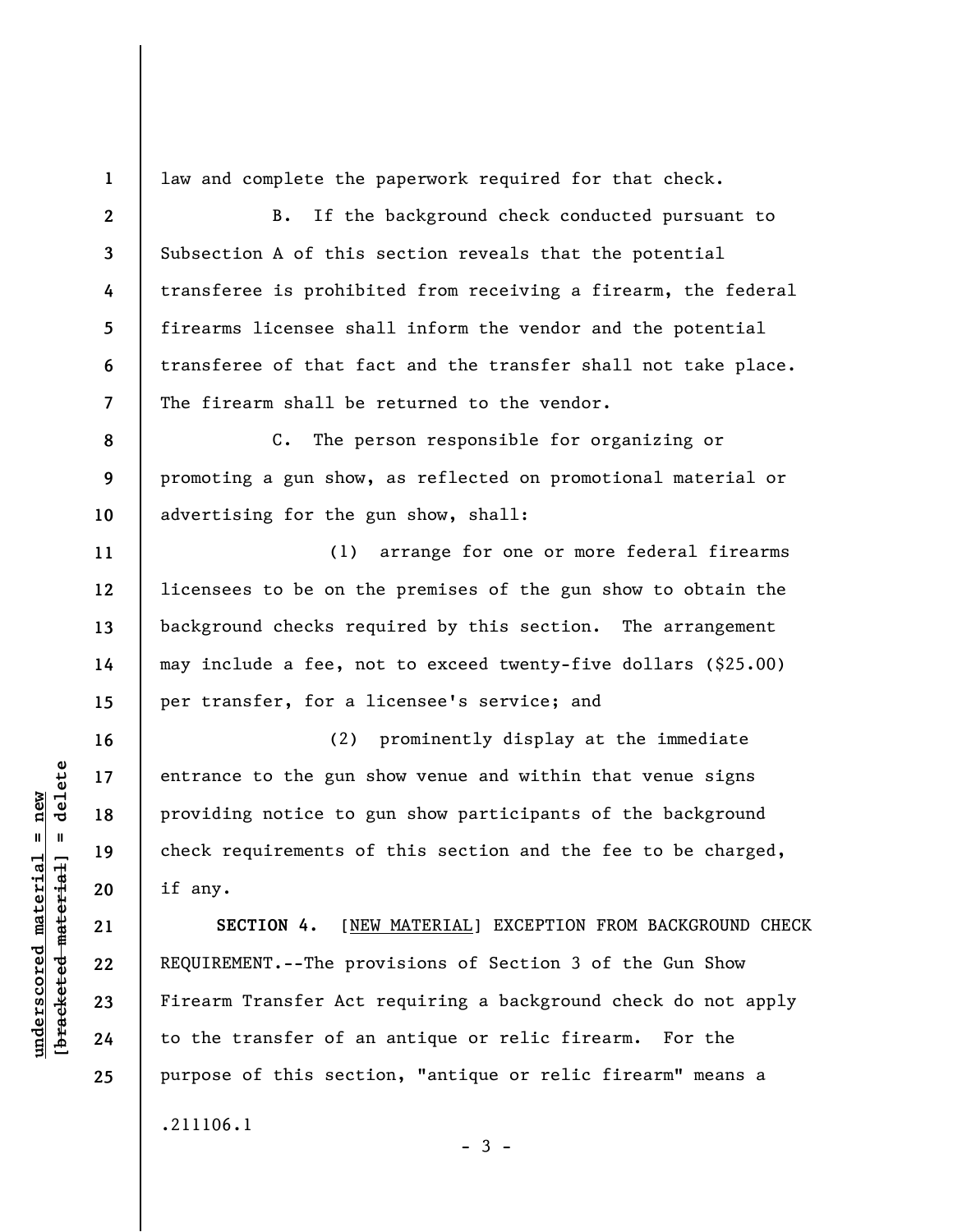matchlock, flintlock, percussion cap or similar type of ignition system firearm manufactured in or before 1898, a replica of those firearms or a muzzle loading rifle, shotgun or pistol designed to use black powder or black powder substitute; but "antique or relic firearm" does not mean a firearm listed in this section that uses or can readily be converted to use fixed ammunition.

**SECTION 5.** [NEW MATERIAL] IMMUNITY.--A transferor or federal firearms licensee who fulfills the provisions of Section 3 of the Gun Show Firearm Transfer Act for the transfer of a firearm is immune from civil liability from the time of the transfer for any use of the firearm, unless the transferor or federal firearms licensee knows, or reasonably should know, that the transferee:

A. is likely to commit an unlawful act involving the firearm; or

B. intends to deliver the firearm to a third person who the transferor or federal firearms licensee knows, or reasonably should know, is prohibited from purchasing or receiving the firearm.

**SECTION 6.** [NEW MATERIAL] UNLAWFULLY TRANSFERRING A FIREARM AT A GUN SHOW--PENALTY.--

A. A person commits the crime of unlawfully transferring a firearm at a gun show if the person transfers or receives a firearm or attempts to transfer or receive a firearm .211106.1

- 4 -

 $\frac{1}{2}$  intereted material = delete **[bracketed material] = delete**  $underscored$  material = new **underscored material = new**

**1** 

**2** 

**3** 

**4** 

**5** 

**6** 

**7** 

**8** 

**9** 

**10** 

**11** 

**12** 

**13** 

**14** 

**15** 

**16** 

**17** 

**18** 

**19** 

**20** 

**21** 

**22** 

**23** 

**24** 

**25**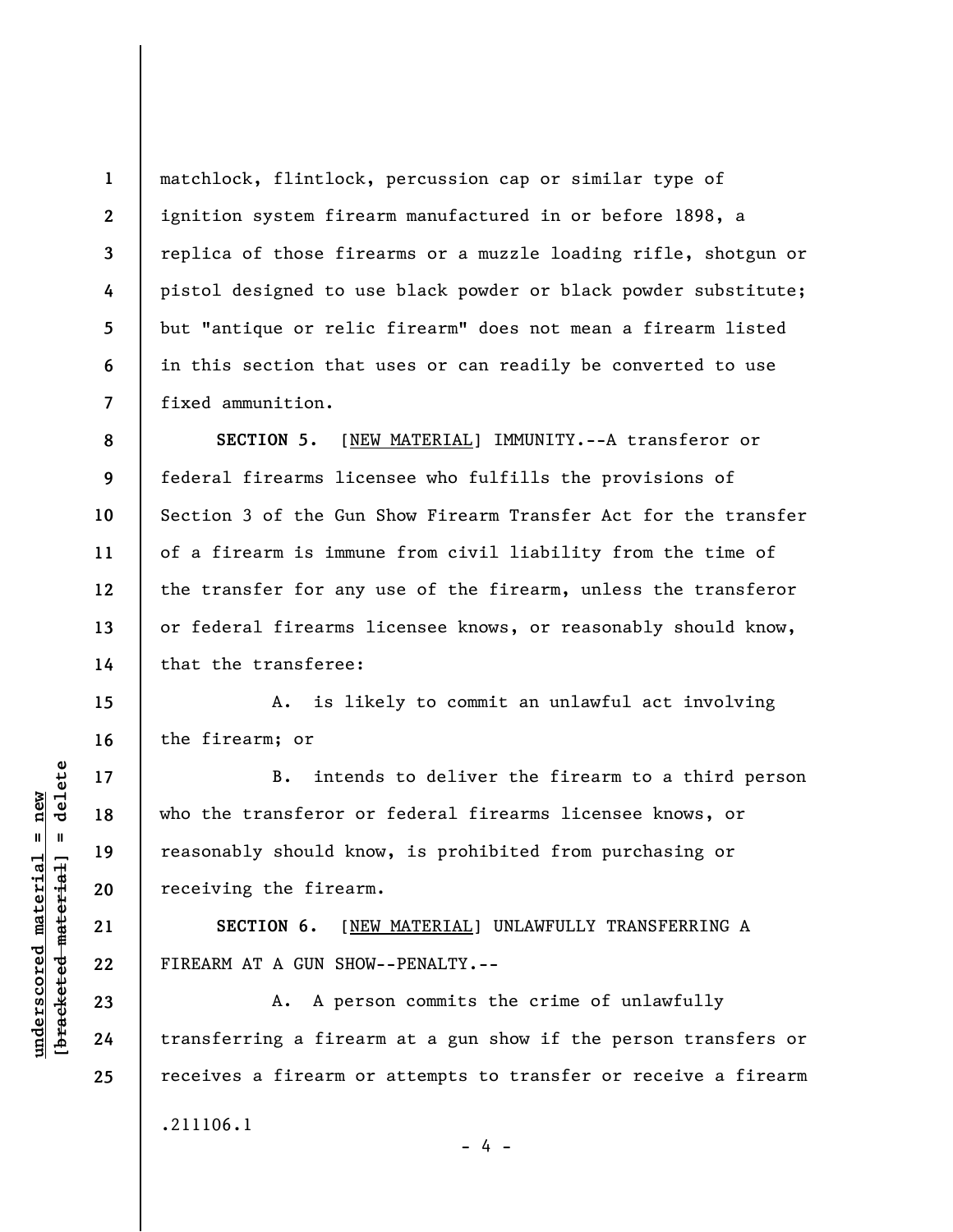without the firearm transfer background check required by Section 3 of the Gun Show Firearm Transfer Act or if the person transfers or receives a firearm or attempts to transfer or receive a firearm after the background check reveals that the transferee is prohibited from receiving a firearm.

B. A person who commits the crime of unlawfully transferring a firearm at a gun show is guilty of a misdemeanor and shall be sentenced pursuant to the provisions of Section 31-19-1 NMSA 1978.

**SECTION 7.** [NEW MATERIAL] FAILURE TO ARRANGE FOR FEDERAL FIREARMS LICENSEE OR TO PROVIDE NOTICE.--A person who fails to arrange for a federal firearms licensee to be on the premises of a gun show or who fails to display the notice at a gun show as required by the Gun Show Firearm Transfer Act is guilty of a petty misdemeanor and shall be sentenced pursuant to the provisions of Section 31-19-1 NMSA 1978.

**SECTION 8.** [NEW MATERIAL] CONSTRUCTION OF GUN SHOW FIREARM TRANSFER ACT--PUBLIC RECORDS INSPECTION.--

A. Nothing in the Gun Show Firearm Transfer Act shall be construed to require or authorize an agency, officer or agent of the state or a political subdivision of the state to compile or maintain a registry, roster, list or other compilation of firearms transfers or firearms owners from any record required to be created or kept by the Gun Show Firearm Transfer Act. This section shall not prohibit disclosure or .211106.1

 $\frac{1}{2}$  of  $\frac{1}{2}$  and  $\frac{1}{2}$  and  $\frac{1}{2}$  and  $\frac{1}{2}$  and  $\frac{1}{2}$  and  $\frac{1}{2}$  and  $\frac{1}{2}$  and  $\frac{1}{2}$  and  $\frac{1}{2}$  and  $\frac{1}{2}$  and  $\frac{1}{2}$  and  $\frac{1}{2}$  and  $\frac{1}{2}$  and  $\frac{1}{2}$  and  $\frac{1}{2}$  an **[bracketed material] = delete**  $underscored material = new$ **underscored material = new**

**1** 

**2** 

**3** 

**4** 

**5** 

**6** 

**7** 

**8** 

**9** 

**10** 

**11** 

**12** 

**13** 

**14** 

**15** 

**16** 

**17** 

**18** 

**19** 

**20** 

**21** 

**22** 

**23** 

**24** 

**25** 

 $- 5 -$